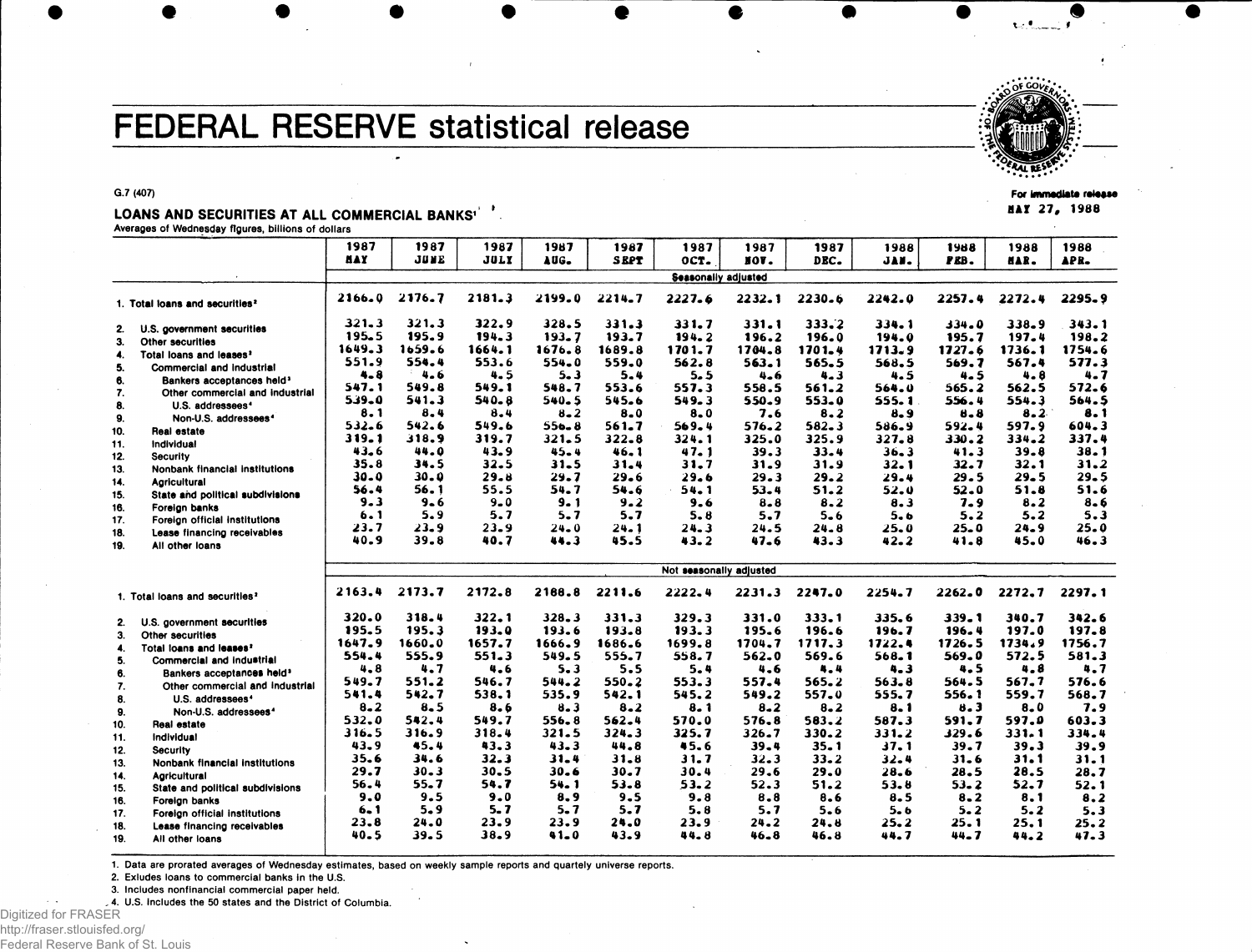## **G.7** (407)A

 $\bullet$ 

LOANS AND SECURITIES AT DOMESTICALLY CHARTERED COMMERCIAL BANKS

Averages of Wednesday figures, billions of dollars

|     |                                                             | 1987      | 1987       | 1987        | 1987      | 1987        | 1987                    | 1987      | 1987    | 1988      | 1988     | 1988           |                 |
|-----|-------------------------------------------------------------|-----------|------------|-------------|-----------|-------------|-------------------------|-----------|---------|-----------|----------|----------------|-----------------|
|     |                                                             | nay.      | JUNE       | <b>JULY</b> | AUG.      | <b>SEPT</b> | OCT.                    | NOV.      | DEC.    | JAN.      | FBB.     |                | 1988            |
|     |                                                             |           |            |             |           |             | Seasonally adjusted     |           |         |           |          | HAR.           | APR.            |
|     |                                                             |           |            |             |           |             |                         |           |         |           |          |                |                 |
|     | 1. Total loans and securities.                              | 2033.5    | $2042 - 0$ | 2044.9      | 2059.1    | 2071.0      | 2082.1                  | 2085.7    | 2082.8  | 2089.0    | 2102.2   | 2118.1         | 2138.0          |
| 2.  | U.S. government securities                                  | 311.4     | 311.5      | 312.5       | 317.4     | 319.7       | 320.7                   | 319.6     | 322.3   | 323.3     | 323.1    |                |                 |
| 3.  | Other securities                                            | 180.8     | $180 - 8$  | 179.6       | 179.1     | 179.6       | 179.8                   | 181.7     | 181.0   | 177.6     | 179.0    | 327.7<br>180.8 | 331.8           |
| 4.  | Total loans and leases                                      | 1541.3    | 1549.7     | $1552 - 8$  | 1562.5    | 1571.7      | 1581.6                  | 1584.4    | 1579.4  | 1588.1    | 1600.1   | 1609.6         | 181.8           |
| 5.  | Commercial and industrial                                   | 471.7     | 471.5      | 469.6       | 468.2     | 471.2       | 473.1                   | 474.0     | 474.0   | 475.3     | 476.0    | 475.7          | 1624.4<br>482.8 |
| 6.  |                                                             | 2.4       | 2.3        | $2 - 3$     | 2.4       | $2 - 3$     | 2.3                     | $2 - 2$   | $2 - 0$ | 2. 1      | 2.1      | 2.3            |                 |
| 7.  | Bankers acceptances held<br>Other commercial and industrial | 469.3     | 469.1      | 467.3       | 465.8     | 468.8       | 470.8                   | $471 - 9$ | 472.0   | 473.1     | 473.9    | 473.4          | 2.4<br>480.4    |
| 8.  | U.S. addressees                                             | 465.8     | 465.6      | 464.1       | 462.6     | 465.7       | 467.8                   | $469 - 1$ | 470.0   | $470 - 0$ | 471.1    | 470.6          |                 |
| 9.1 | Non-U.S. addressees                                         | $3 - 5$   | 3.5        | 3.2         | $3 - 3$   | $3 - 1$     | 3.0                     | $2 - 8$   | 2.1     | 3.1       | 2.9      | 2.8            | 477.6           |
| 10. | Real estate                                                 | 524.0     | 533.7      | 540.5       | 547.3     | 551.7       | 559.5                   | 566.0     | 571.3   | 575.7     | 580.2    | 585.7          | 2.8             |
| 11. | Individual                                                  | 318.8     | 318.6      | 319.4       | 321.2     | 322.5       | 323.8                   | 324.7     | 325.6   | 327.5     | 329.9    |                | 591.6           |
| 12. | Security                                                    | 39.7      | 41.0       | 41.0        | 42.5      | 43.1        | 44.3                    | 36.6      | 31.3    | 34.3      | 38.8     | 333.9<br>37.5  | 337.1           |
| 13. | Nonbank financial institutions                              | 30.7      | 29.6       | 27.5        | 26.5      | 26.4        | 26.6                    | $26 - 8$  | 27.1    | 27.0      | $26 - 9$ | 26.8           | 35.9            |
| 14. | <b>Agricultural</b>                                         | $30 - 0$  | 30.0       | 29.8        | 29.7      | 29.6        | 29.6                    | 29.3      | 29.2    | 29.4      | 29.5     | 29.5           | 26.4            |
| 15. |                                                             | 56.4      | 56.1       | 55.5        | 54.7      | 54.6        | 54.1                    | 53.4      | 51.2    | 52.0      | 52.0     |                | 29.5            |
| 16. | State and political subdivisions<br>Foreign banks           | $5 - 3$   | $5 - 4$    | $5 - 1$     | $5 - 2$   | $5 - 3$     | 5.5                     | 5.0       | $4 - 4$ | 4.6       | $4 - 1$  | 51.8           | 51.6            |
| 17. | Foreign official institutions                               | 3.4       | 3.3        | 3.2         | 3.2       | 3.1         | $3 - 2$                 | 3. 1      | 3.0     | 2.7       | 2.6      | 4.1            | 4.4             |
| 18. | Lease financing receivables                                 | 23.7      | 23.9       | 23.9        | 24.0      | 24. 1       | 24.3                    | 24.5      | 24.8    | $25 - 0$  | 25.0     | 2.5            | 2.4             |
| 19. | All other loans                                             | 37.6      | 36.7       | 37.2        | $40 - 1$  | 40.1        | 37.7                    | 40.9      | 37.6    | 34.7      | 35.2     | 24.9<br>37.2   | 25.0<br>37.6    |
|     |                                                             |           |            |             |           |             |                         |           |         |           |          |                |                 |
|     |                                                             |           |            |             |           |             | Not seasonally adjusted |           |         |           |          |                |                 |
|     |                                                             | 2032.5    | 2040.0     | 2039.0      | 2051.7    | 2067.3      | 2077.9                  | 2084.8    |         |           |          |                |                 |
|     | 1. Total loans and securities                               |           |            |             |           |             |                         |           | 2094.7  | 2099.9    | 2106.1   | 2116.4         | 2139.2          |
| 2.  | U.S. government securities                                  | $310 - 0$ | 308.5      | 312.3       | 317.9     | 320.1       | 318.5                   | 319.9     | 322.1   | 324.5     | 327.5    | 328.9          | 331.1           |
| 3.  | Other securities                                            | 181.1     | 180.5      | 178.1       | 178.8     | 179.4       | 178.5                   | 181.0     | 181.6   | 180.4     | 179.9    | 180.5          | 181.9           |
| 4.  | Total loans and leases                                      | 1541.4    | 1551.0     | 1548.6      | 1555.0    | 1567.8      | 1580.9                  | 1583.8    | 1591.0  | 1595.0    | 1598.7   | 1607.0         | 1626.1          |
| 5.  | Commercial and industrial                                   | 475.3     | 473.4      | 468.7       | 465.3     | 467.3       | $469 - 8$               | 472.6     | 476.0   | 474.2     | 475.6    | $478 - 8$      | 486.5           |
| 6.  | Bankers acceptances held <sup>3</sup>                       | $2 - 4$   | 2.4        | 2.3         | $2 - 3$   | 2.3         | 2.3                     | 2.2       | 2.1     | 2.1       | 2.1      | 2.4            | $2 - 3$         |
| 7.  | Other commercial and industrial                             | 472.9     | 471.0      | 466.4       | 463.1     | 465.0       | 467.5                   | 470.3     | 473.9   | 472.1     | 473.4    | 476.5          | 484.2           |
| 8.  | U.S. addressees <sup>4</sup>                                | 469.7     | 467.9      | 463.4       | 460.0     | 462.0       | 464.5                   | 467.4     | 470.9   | 469.1     | 470.5    | 473.8          | 481.5           |
| 9.  | Non-U.S. addressees <sup>4</sup>                            | 3.2       | $3 - 1$    | 3.0         | $3 - 1$   | $3 - 0$     | 3.0                     | $3 - 0$   | $3 - 0$ | $3 - 1$   | $3 - 0$  | 2.7            | 2.7             |
| 10. | Real estate                                                 | 523.4     | 533.5      | 540.5       | 547.3     | 552.5       | 560.1                   | 566.6     | 572.2   | 576.0     | 579.5    | 584.9          | 590.7           |
| 11. | Individual                                                  | 316.2     | 316.6      | 318.0       | $321 - 2$ | $324 - 0$   | 325.4                   | 326.4     | 329.9   | 9 ـ30 ك   | 329.3    | $330 - 8$      | 334.0           |
| 12. | <b>Security</b>                                             | 40.4      | 42.5       | 40.7        | 40.7      | 41.7        | 43.0                    | 36.9      | 32.4    | 34.7      | 37.2     | 37.0           | 37.7            |
| 13. | Nonbank financial institutions                              | 30.6      | 29.8       | 27.4        | 26. в     | 26.6        | 26.5                    | 27. 1     | 27.8    | 27.1      | $26 - 4$ | 26.1           | 26.3            |
| 14. | Agricultural                                                | 29.7      | 30.3       | 30.5        | 30.6      | $30 - 7$    | $30 - 4$                | 29.6      | 29.0    | $28 - 6$  | 28.5     | 28.5           | 28.7            |
| 15. | State and political subdivisions                            | 56.4      | 55.7       | 54.7        | 54.1      | $53 - 8$    | 53.2                    | $52 - 3$  | 51.2    | 53.8      | 53.2     | $52 - 7$       | 52.1            |
| 16. | Foreign banks                                               | $5 - 1$   | 5.4        | 5.1         | $5 - 0$   | $5 - 3$     | 5.5                     | 5.0       | 4.6     | 4.8       | 4.3      | 4.0            | 4.2             |
| 17. | Foreign official institutions                               | 3.4       | 3.3        | 3.2         | 3.2       | $3 - 1$     | 3.2                     | 3.1       | $3 - 0$ | 2. 7      | $2 - 6$  | $2 - 5$        | 2.4             |
| 18. | Lease financing receivables                                 | 23.8      | 24.0       | 23.9        | 23.9      | 24.0        | 23.9                    | 24.2      | 24.8    | 25.2      | 25.1     | 25.1           | 25.2            |
| 19. | All other loans                                             | 37.1      | $36 - 5$   | 35.9        | 37.1      | 38.9        | 39.9                    | 40.1      | 40.1    | 37.0      | 37.0     | 36.4           | 38.4            |
|     |                                                             |           |            |             |           |             |                         |           |         |           |          |                |                 |

1. Data are prorated averages of Wednesday estimates for domestically chartered insured banks, based on weekly sample reports and quarterly universe reports.

2. **Exludes loans to commercial banks in the U.S.**

**3. Includes nonfinancial commercial paper held.**

4. **U.S. Includes the** 50 **states and the Pistrlct of Columbia.**